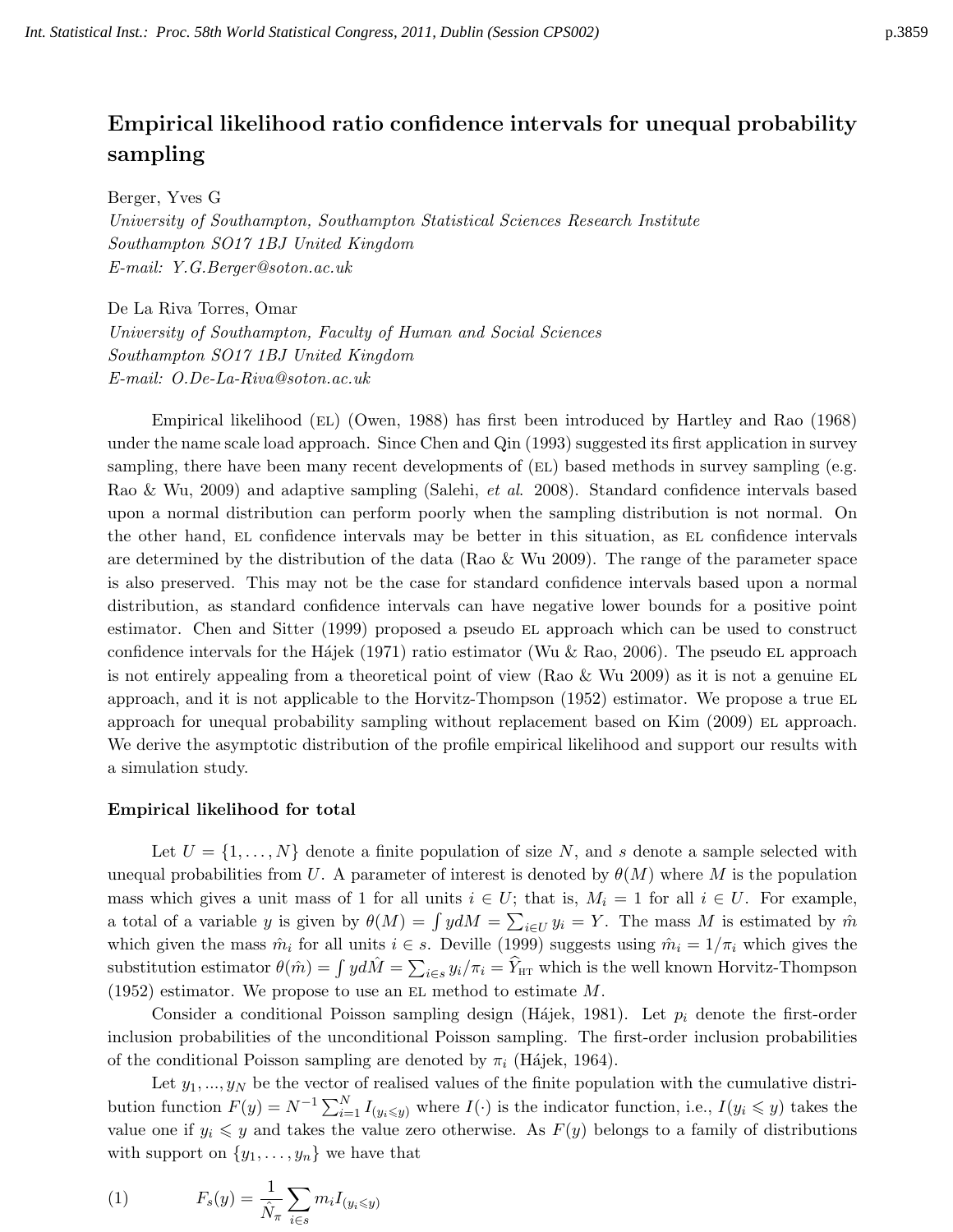<span id="page-1-0"></span>for some  $m_i$ 's which are such that  $\sum_{i \in s} m_i = \hat{N}_{\pi} = \sum_{i \in s} \pi_i^{-1}$  and  $m_i \geqslant 0$ . Following Kim's (2009) approach we found that under conditional Poisson sampling, the distribution in (1) implies the following  $\mathbf{EL}$ 

(2) 
$$
L(m) = \prod_{i \in s} \left( \frac{p_i m_i}{\sum_{i \in s} p_j m_j} \right).
$$

The estimator  $\hat{m}$  of M with  $\hat{m} = {\hat{m}_1, \dots, \hat{m}_n}$  maximises the EL [\(2\)](#page-1-0) under the following constraints

(3) 
$$
\sum_{i \in s} m_i = \hat{N}_{\pi} \text{ and } \sum_{i \in s} m_i x_i = X
$$

with  $x_i = \pi_i$  and  $X = \sum_{i \in U} \pi_i = n$ . The first constraint guarantees that [\(1\)](#page-0-0) is a distribution function. The second constraint is the fixed sample size constraint. We can use an iterative procedure (Newton-Raphson) to calculate  $m_i$ . The point estimator of the total is  $\hat{Y}_{EL} = \sum_{i \in s} \hat{m}_i y_i$  where  $\hat{m}_i$  maximizes [\(2\)](#page-1-0) under the constraints [\(3\)](#page-1-1). Note that as  $p_i \approx \pi_i$ , we have that  $\hat{m}_i \approx 1/\pi_i$  and  $\hat{Y}_{\text{EL}} \approx \hat{Y}_{\text{HT}} = \sum_{i \in s} y_i / \pi_i$ .

#### Asymptotic distribution of the profile likelihood

Under a set of regularity conditions, we show that

<span id="page-1-1"></span>
$$
r^*(Y) = r(Y) \times \frac{\widetilde{var}(\widehat{Y}_{\text{EL}}, Y)}{\widehat{var}(\widehat{Y}_{\text{HT}})}
$$

is asymptotically distributed as  $\chi_1^2$  under  $\pi$ ps sampling; where  $r(Y) = -2[l(m(Y)) - l(m)]$ ,  $l(m) =$  $log L(m)$  is the maximum value of the EL log likelihood function defined in [\(2\)](#page-1-0) subject to constraints [\(3\)](#page-1-1) and  $l(m(Y)) = \log L(m)$  is the maximum value of EL log likelihood subject to these latter constraints [\(3\)](#page-1-1) and the additional constraint  $\sum_{i\in s} m_i y_i = Y$ ;  $\widetilde{var}(\widehat{Y}_{\text{EL}}, Y) = \hat{\sigma}_{yy} - \hat{\sigma}_{yx} \hat{\sigma}_{xx}^{-1} \hat{\sigma}_{xy}$  where  $\hat{\sigma}_{yy}$ ,  $\hat{\sigma}_{xx}$ ,  $\hat{\sigma}_{xx}$ and  $\hat{\sigma}_{xy}$  are components of the following matrix

$$
\begin{pmatrix}\n\hat{\sigma}_{xx} & \hat{\sigma}_{xy} \\
\hat{\sigma}_{yx} & \hat{\sigma}_{yy}\n\end{pmatrix} \equiv \left\{ \sum_{i \in s} \frac{1}{p_i^2} \left( x_{ir} - \frac{X_r}{\hat{N}_\pi} \right) \left( x_{iq} - \frac{X_q}{\hat{N}_\pi} \right) \right\}_{r, q \in \{1, 2\}}
$$

where  $x_{i1} = x_i = \pi_i$ ,  $x_{i2} = y_i$ ,  $X_r = \sum_{i \in U} x_{ir}$ ,  $X_q = \sum_{i \in U} x_{iq}$  and  $\widehat{var}(Y_{\text{HT}})$  is a consistent estimator for the variance of the Horvitz-Thompson  $\widehat{Y}_{\text{HT}}$  estimator of Y. Note that  $\widetilde{var}(\widehat{Y}_{\text{EL}}, Y)$  is a biased estimator for the variance of  $Y_{\text{EL}}$ .

### Estimation of confidence intervals using profile likelihood

As

$$
r^*(Y) \to \chi_1^2
$$

an approximate  $100(1-\alpha)$ % confidence interval for Y is given by the minimum and maximum values of the following set

$$
\{Y : r^*(Y) \leq \chi^2_{1-\alpha,1}\}
$$

where  $\chi^2_{1-\alpha,1}$  is the  $(1-\alpha)$ th quantile of the  $\chi^2_1$  distribution.

### A numerical example

Consider  $N = 2000$  values given by  $\tilde{y}_i = 1 + \sqrt{(0.5)(z_i - 3)} + e_i$  (Kim, 2009) where  $z_i =$  $(1/N)^{\gamma} - 1/\gamma$  for  $\gamma = 1, 2, 3$  and  $e_i \sim N(0, 1)$ . We consider  $\pi_i = nz_i / \sum_{i \in s} z_i$ . The variable of interest is defined by  $y_i = (y_{(i)} - \min[y_{(i)}])/N$  and 1000  $\pi$ ps samples of size  $n = 100$  were selected with unequal